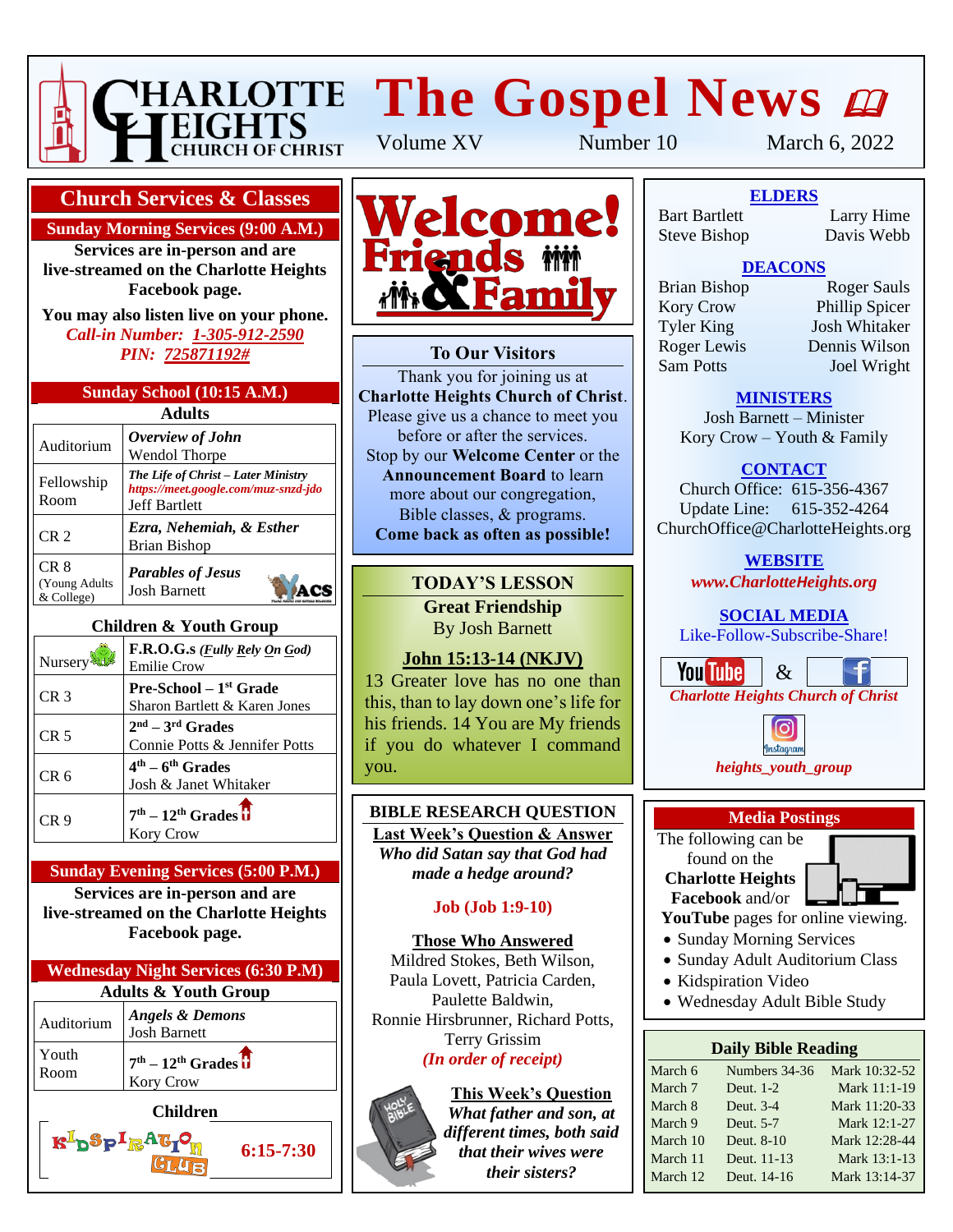# 2022 Friends & Family Day – Welcome!

#### **Welcome to our 2022 Friends & Family Day at Charlotte Heights.**

If you are visiting with us today, you are our Honored Guest. Please give us a chance to meet you before or after our services.



We also invite you to stay for our Sunday School. There are classes available for all ages. Children in the 6<sup>th</sup> Grade and under will go to our Kidspiration Program before going to class. We also invite you to attend our pot-luck meal after Sunday School.

*Again, Welcome! You are our Honored Guest!*

## **Upcoming Events – At-A-Glance**

**Monday Night for the Master March 7 (6:00)**

> **Shower the People March 8 (5:30 – 9:00)**

**Ladies Bible Class March 9 (10:00)**

**Ladies Virtual Book Study March 10 (7:00)**

**Friday Night Singing March 11 (7:00) LaVergne Church of Christ** *Refreshments Following*

**Widow/Widower Luncheon March 12 (12:00)** *See Announcement*

**Daylight Savings Time Begins March 13**

**Brookdale Belle Meade – Service March 13 (3:00)** *See Josh if you would like to help.*

**Sunday Night Kidspiration L.A.B. March 13 (5:00)** *See Announcement*

**Sunday Evening Song Service March 20 (5:00)**

**CARE Team March 27 (After Evening Services)** *Potluck Meal – Everyone Invited*

## Sympathy

Sympathy is extended to the Family of **Ray Bell**, who passed away last week. Ray and Nellie were former members of West Nashville Heights. Services were conducted on Thursday.

*Please keep this family in your prayers.*

## **Welcome Family and Friends**

Thank you for being here today! We have a special Lord's Day in honor of "Family & Friends". If someone invited you today, you are blessed. This is not because the preacher is outstanding. It's because someone cared enough to invite you. It's important to have people in our lives who we call "friends".

The Bible speaks to the value of a friend. "*A friend loves at all times.*" (Proverbs 17:17) "*If one falls down, his friend can lift him up.*" (Ecclesiastes 4:10) I believe it would be appropriate on this day to explore a friendship in the Bible. The friendship of David and Jonathan was close. "*The soul of Jonathan was knit to the soul of David, and Jonathan loved him as his own soul.*" (1 Samuel 18:1) Their friendship is a model of the friendship we can have in a spouse, church member, family, classmate, sibling, and more importantly with Jesus. A friendship with Jesus can make us sing, "*There is not a friend like Jesus*".

I hope you are encouraged by our worship of God. I would like for you to stay for our Sunday School hour. We have several classes available for you to join and learn more about God. Don't forget the delicious potluck meal afterwards. We have some wonderful cooks. I believe some of the best cooks in all the land are in our congregation. We have a wonderful church family because it is made up of people like you.

In Him, Josh Barnett

## Communion Change

This week we have a new type of Communion. The packaging is shaped like a chalice. The Bread is in the bottom, and we will use this Bread instead of including a separate piece.

Since we will be using both elements of the Communion that are included in the packaging, we will not be placing the Communion in baggies.

*If you would like to have a baggie for your empty cup, they are available as you enter the auditorium, but you will need to pick it up separately.*

# Thank You

Thank you so much for your contribution to Kilimanjaro Missions. You have made it possible for the Gospel to be spread in Tanzania, East Africa. Please keep this work in your thoughts and prayers. To be added to our newsletter Email list, please contact us at the address below. We pray God's blessings upon you and look forward to working with you in the future.

Sincerely,

**Noel Stafford & Family** n4js@netscape.net



All Widows & Widowers of the congregation are invited to a luncheon in your honor on Saturday, March 12th , at 12:00**. Theme: Italian** *Please Sign-up in the hallway Today if you plan to attend. Arrivederci!*

Widow/Widower Luncheon - March 12 (12:00)

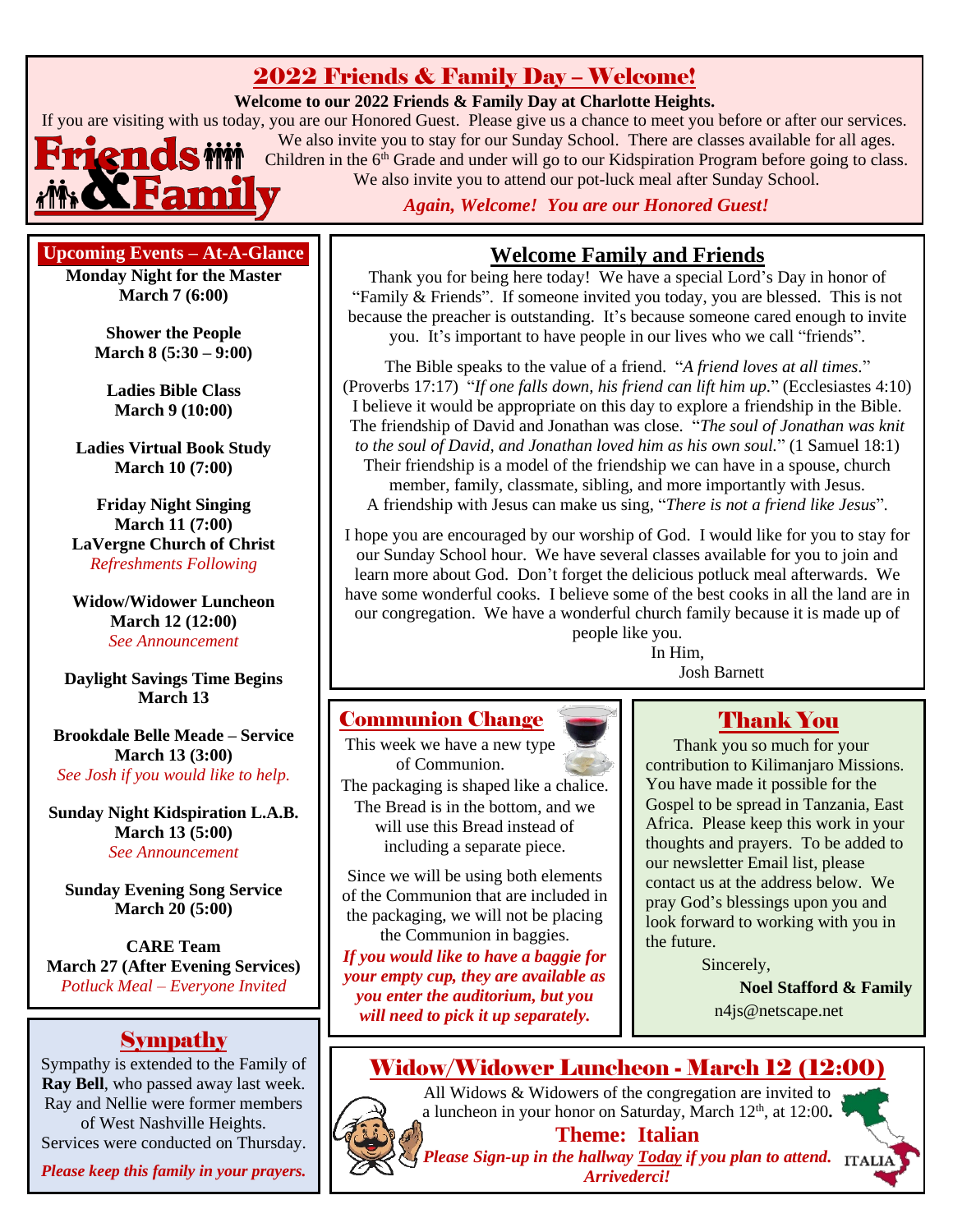

They are also asking families to consider making a \$20 donation to be used towards purchases of perishable foods. You may give these donations to the church office.

**Their truck will be here to pick-up the items on April 5 th .**

| Splph<br><b>FALL</b>                                              |                 |                                           |  |  |  |
|-------------------------------------------------------------------|-----------------|-------------------------------------------|--|--|--|
| <b>These Clubbers received Patches this week for Memory Work!</b> |                 |                                           |  |  |  |
| <b>Name</b>                                                       | Age             | <b>Name</b><br>Age                        |  |  |  |
| <b>Ezra D'Artenay</b>                                             | 2 <sub>nd</sub> | 2 <sub>nd</sub><br><b>Ella Mae Green</b>  |  |  |  |
| Micah D'Artenay                                                   | к               | 2 <sub>nd</sub><br><b>Caseyn Lockhart</b> |  |  |  |

# Mission Work Update - Breanna Bishop

Dear Church Family,

It is difficult to put into words the extent of my gratitude towards the love and support I have felt from you all these past few weeks. It has been equally humbling and elevating knowing that my church family not only loves me unconditionally but believes in me enough to send me. I have sent many praises to God for the provision and strength His church has and is providing to me on this mission internship. Thank you as members and as a church body. It has been affirming in this decision and has provided me with a high degree of accountability knowing my church family is taking this journey with me!

I am excited to announce that the dates that I will be in Tirana, Albania are 6/1/2022 - 8/1/2022. Hannah Dunlap, another Harding Junior, and I are both eager and anxious to leave. We will be working under the mentorship of Ellen Walker who has been in Tirana for 20+ years. Joyfully, we have been able to make contact with Ms. Walker, and she is excited for us to join her on her current mission field. In addition, Hannah and I have been growing in our relationship, and I believe that God has given me the perfect partner. I know you all would adore her as I do.

We have also been training together in preparation for this summer. At one of our training sessions, we were asked to create Team Core Values. Our values that we chose were Dependability, Transparency, Love, and Commitment. We hope to both carry and demonstrate these values while in Tirana. Further, we have studied 1 Corinthians with the GO program. Through this study, we have learned that while we have many weaknesses, the Spirit of God will intercede on behalf of these. We have also learned that, in this process, God's glory and power will be magnified as His glorious Kingdom is expanded by imperfect individuals. Through surrender, God can accomplish great things through us and be praised by our living examples. Love you all!



Bre Bishop

*"God created the world out of nothing, and as long as we are nothing, He can make something out of us."* -- Martin Luther

*Breanna also informed us that she is now Fully Funded for her mission trip this summer. Thanks to all who supported her!*